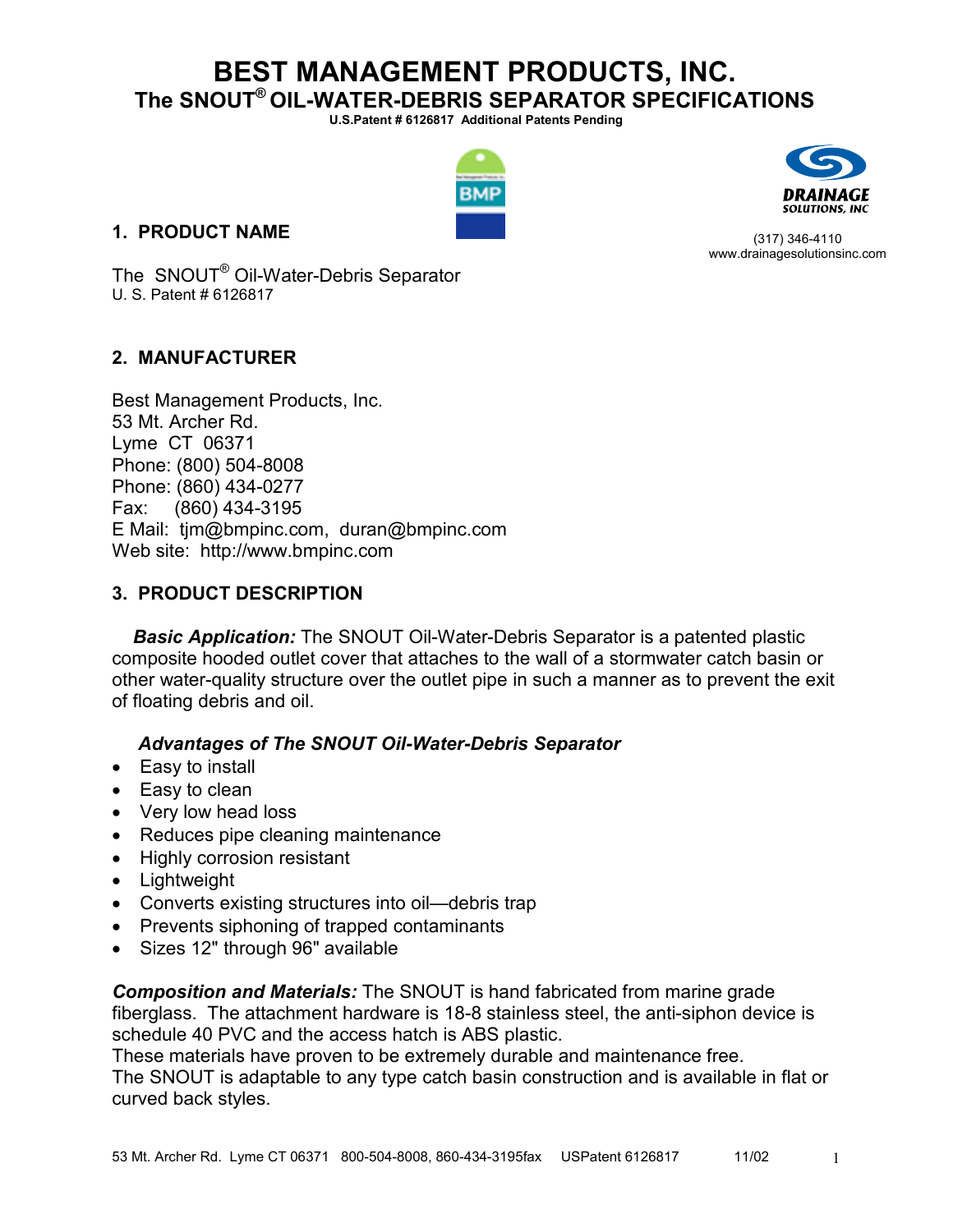**U.S.Patent # 6126817 Additional Patents Pending** 

## **4. TECHNICAL DATA**

The SNOUT Oil-Water-Debris Separator components consist of

- 1) Standard size composite Hoods
- 2) Gasket, screw down, watertight, clean-out access port
- 3) Stainless steel mounting hardware
- 4) PVC SCH40 fittings and pipe for anti-siphon device
- 5) Pressure sensitive oil resistant foam rubber gasket

 SNOUT composite components are hand and chopper gun laminations of these properties:

 Physical Properties of Unsaturated Polyester Resin Reinforced Laminates ( 33 / 66 Glass / Resin 1.5 oz mat Laminates .125 in. ) Flexural Strength (psi) ASTM D-790 27,100

| Flexural Modulus (psi) ASTM D-790  | 1,157,000 |
|------------------------------------|-----------|
| Tensile Strength (psi) ASTM D-638  | 16.700    |
| Tensile Modulus (psi) ASTM D-638   | 1,457,000 |
| Tensile Elongation (%) ASTM D-638  | 1.54      |
| Hardness, Barcol 934.1 ASTM D-2583 | 55 - 60   |

|                         | <b>Physical Properties of ISO Gel Coat</b> |                                   |
|-------------------------|--------------------------------------------|-----------------------------------|
|                         | Room Temperature Cured<br>for 45 hours     | Post Cured at<br>50° for 24 hours |
|                         |                                            |                                   |
| <b>Tensile Strength</b> | 6,218                                      | 6,581                             |
| Elongation, %           | 2.70                                       | 1.90                              |
| Flexural Strength, psi  | 11,363                                     | 11,329                            |
| Heat Distortion, °F     | $0.544 \times 10^{6}$                      | $0.713 \times 10^{6}$             |
| Mandrel Flex, Mandrel   |                                            |                                   |
| diameter in Inches      |                                            | 1.0                               |
|                         |                                            |                                   |

## *Sample Specification for SNOUT OIL-WATER-DEBRIS SEPARATOR:*

All new and / or existing catch basin structures shall be outfitted with the BMP, Inc. SNOUT Oil-Water-Debris Separator on the exit pipe. The size and position shall be determined by pipe style and sump depth per manufacturer's recommendations. The anti-siphon device shall extend above the flood level of the structure where practical (a 12" or 24" length of vent pipe is included in the installation kit.) The hood shall be securely attached to the catch basin wall with 6-3/8" diameter stainless steel bolts and sealed to the structure with gasket material supplied in installation kit. The SNOUT Oil-Water-Debris Separator is manufactured by Best Management Products, Inc. (888-504-8008, and 800-504-8008 www.bmpinc.com)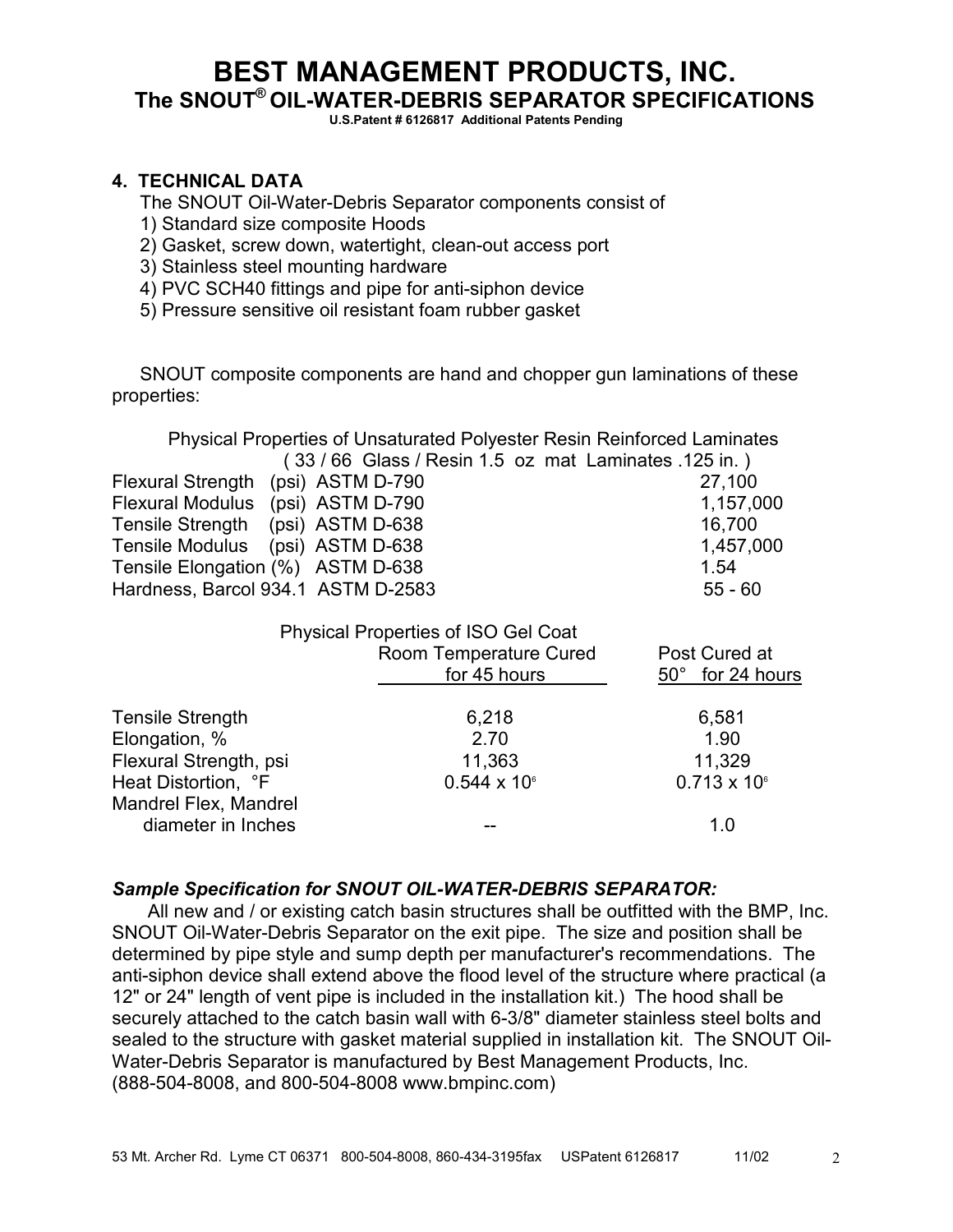**U.S.Patent # 6126817 Additional Patents Pending** 

#### **5. INSTALLATION**

- 1. Select the SNOUT Oil-Water-Debris Separator of size and configuration to fit application. (Our SNOUTS are numbered to reflect that they will fit over a pipe with an outside diameter no greater than that number. Example: An 18" "SNOUT" will fit over a pipe with an outside diameter no greater than 18". Select F for flat-walled structures and R for round-walled structures.)
- 2. Center the SNOUT directly over the exit pipe so that the entire pipe is covered and so that the lower edge of the hood is at least 1/2 the pipe diameter below the lowest inside point of the pipe.
- 3. Drill \* equally spaced 7/16" holes through the SNOUT flange. ( \*Number of holes vary depending on size of SNOUT.)
- 4. Mark and drill catch basin and install the tamp-in lead anchors.
	- (1) Drill a 3/4"hole into the base material to the required depth.
	- (2) Blow the hole clean of dust and other material.
	- (3) Insert the anchor into the hole (Lead shield out)
	- (4) Position the setting tool in the anchor. (The outer rim of the tool should seat onto the lead shield rim.)
	- (5) Using the tool, set the anchor by driving the lead sleeve over the cone using several sharp hammer blows. (Be sure the anchor is at the required embedment depth.)
- 5. Attach the vent pipe adapter in the pre-drilled hole in the top of the SNOUT using the 2 flat O ring gaskets and PVC lock-nut supplied in the kit. Install with female slip adapter up and a washer on each side of the SNOUT shell. Tighten lock-nut hand tight.
- 6. Remove PSA backing and with firm pressure, attach gasket strip to back of flange and trim excess.
- 7. Attach the SNOUT to the catch basin wall with 3/8" diameter stainless steel bolts in lead expansion anchors. Do not over tighten,10-15 foot-pounds should be sufficient.
- 8. Cut the anti-siphon vent stack to length and attach to hood at slip adapter with PVC cement.
- 9. Attach 90 degree fitting to vent stack with PVC cement. Ensure that fitting opening is accessible for maintenance and inspection.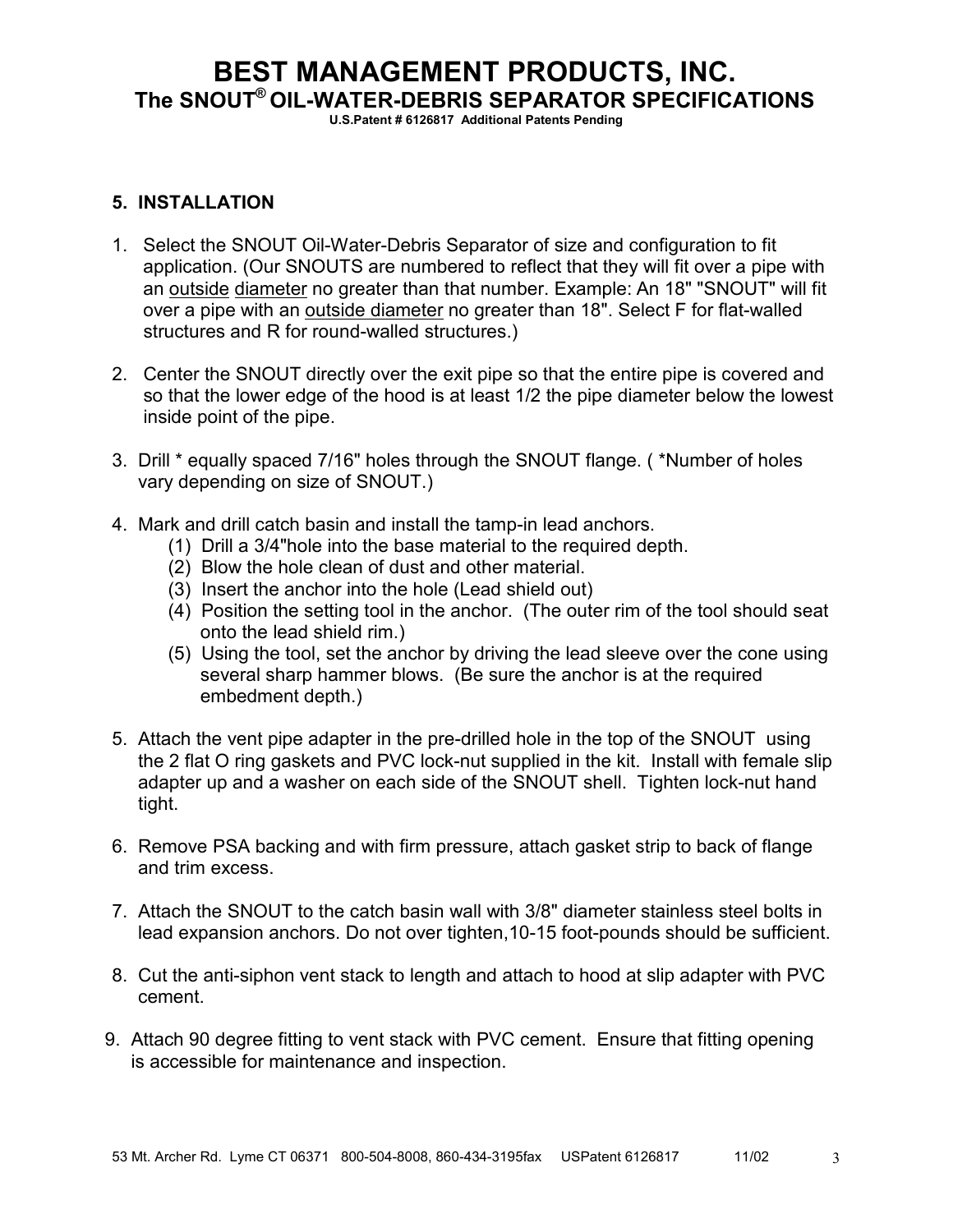**U.S.Patent # 6126817 Additional Patents Pending** 

## **Each SNOUT® is shipped with an Installation Kit \* —the number of items vary depending on size of SNOUT® , but each kit contains**

Expansion anchor assemblies consisting of: expansion anchors 3/8 x 1" stainless steel bolts stainless steel washers (1) 1" or 2" pipe adapter (2) neoprene O rings (1) PVC lock-nut PSA backed gasket strip(s) (1) 1" or 2" diameter 12" or 24" length PVC pipe (1) 90 degree elbow

The 48" and 96" SNOUTS are shipped knocked down in 2 or more parts. Therefore it will be necessary to site assemble the top and base sections and extra gaskets and bolts, nuts, and washers are included to do this.

#### **We also manufacture:**

Split Snouts Riser Sections Flow Deflectors Optional Odor Control Filter available for all sizes Floating Oil Booms are available Reusable installation tool available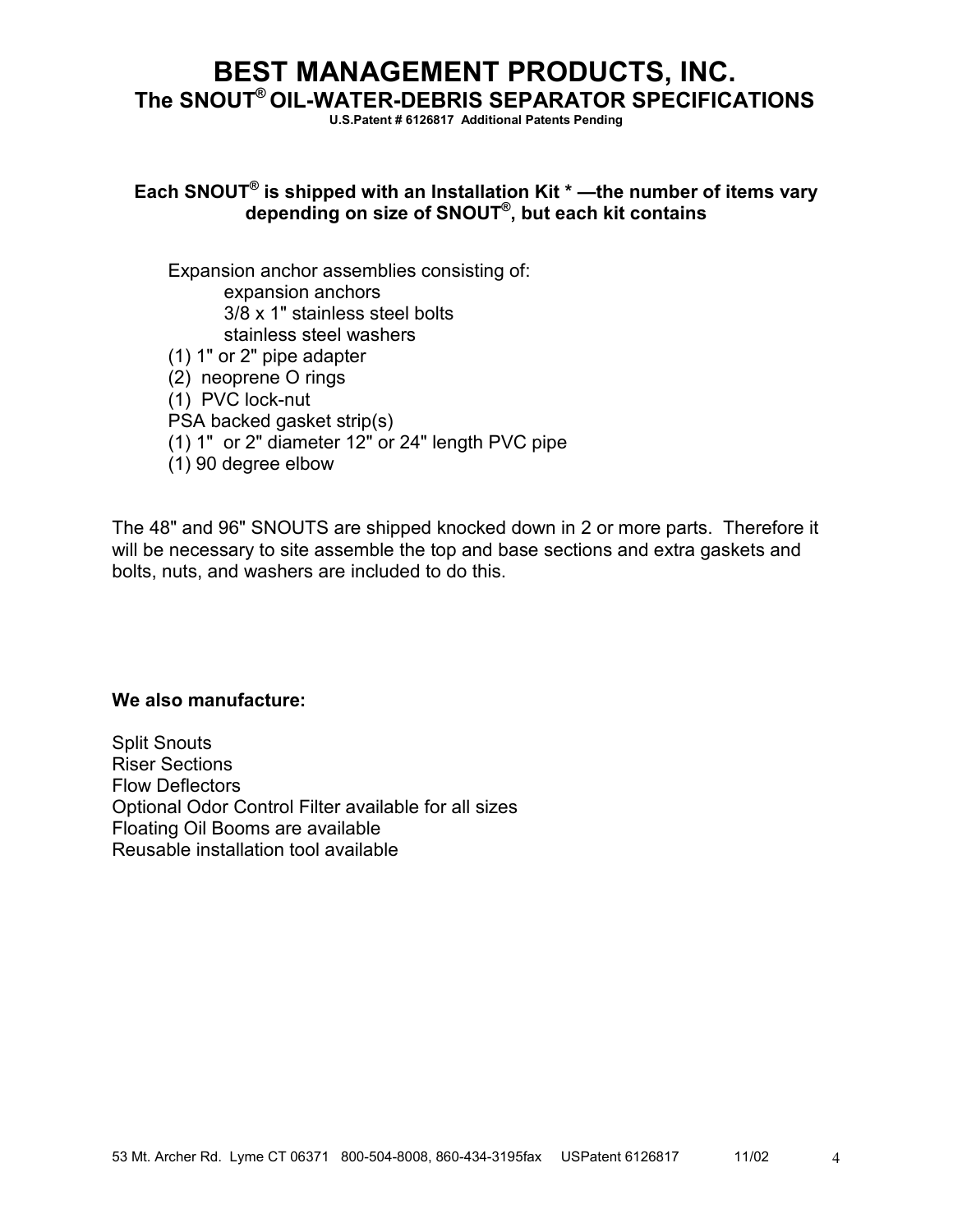**U.S.Patent # 6126817 Additional Patents Pending** 

## **Optional Flow Restrictor for flow control is now available for the 12" 18" and 24" SNOUTS**

## **Flow Restrictor Installation Instructions**:

1. Attach Flow Restrictor to SNOUT

(a) Position the Flow Restrictor Plate on the SNOUT bottom flange with the smooth side facing up.

(b) Align the back edges of both the SNOUT and Flow Restrictor and drill five equally spaced holes 1/4" diameter through both flanges.

(c) Remove gasket backing and with firm pressure attach gasket strip to the bottom flange of the SNOUT where it mates with the Flow Restrictor and also across its back (wall) flange.

(d) Bolt the Flow Restrictor to the SNOUT

 (e) Insert your pre-slotted standpipe into the sleeve in the Flow Restrictor base so that the bottom (inlet) of the pipe is at least 1/2 the outlet pipe diameter below the lowest inside point of the outlet (min. of 6" below plate.) Secure the standpipe with a rubber coupler (FERNCO type).

2. Center the SNOUT directly over the outlet pipe so that the entire pipe is covered and so that the exit pipe is inside the hood and is as close to the bottom edge of the hood as possible. NOTE!! This is the correct location for a SNOUT with a Flow Restrictor.

## **Flow Restrictor Basic Kit**

- (1) Flow Restrictor
- (1) PSA backed gasket strip(s)
- (5) 1" X 1/4" stainless steel bolts
- (5) 1/4" stainless steel lock-nuts

## **Flow Restrictor Optional Full Kit**

- (1) Flow Restrictor
- (1) PSA backed gasket strip
- (5) 1" X 1/4" stainless steel bolts
- (5) 1/4" stainless steel lock nuts
- (1) size x size rubber coupler (FERNCO type)
- (1) PVC pipe